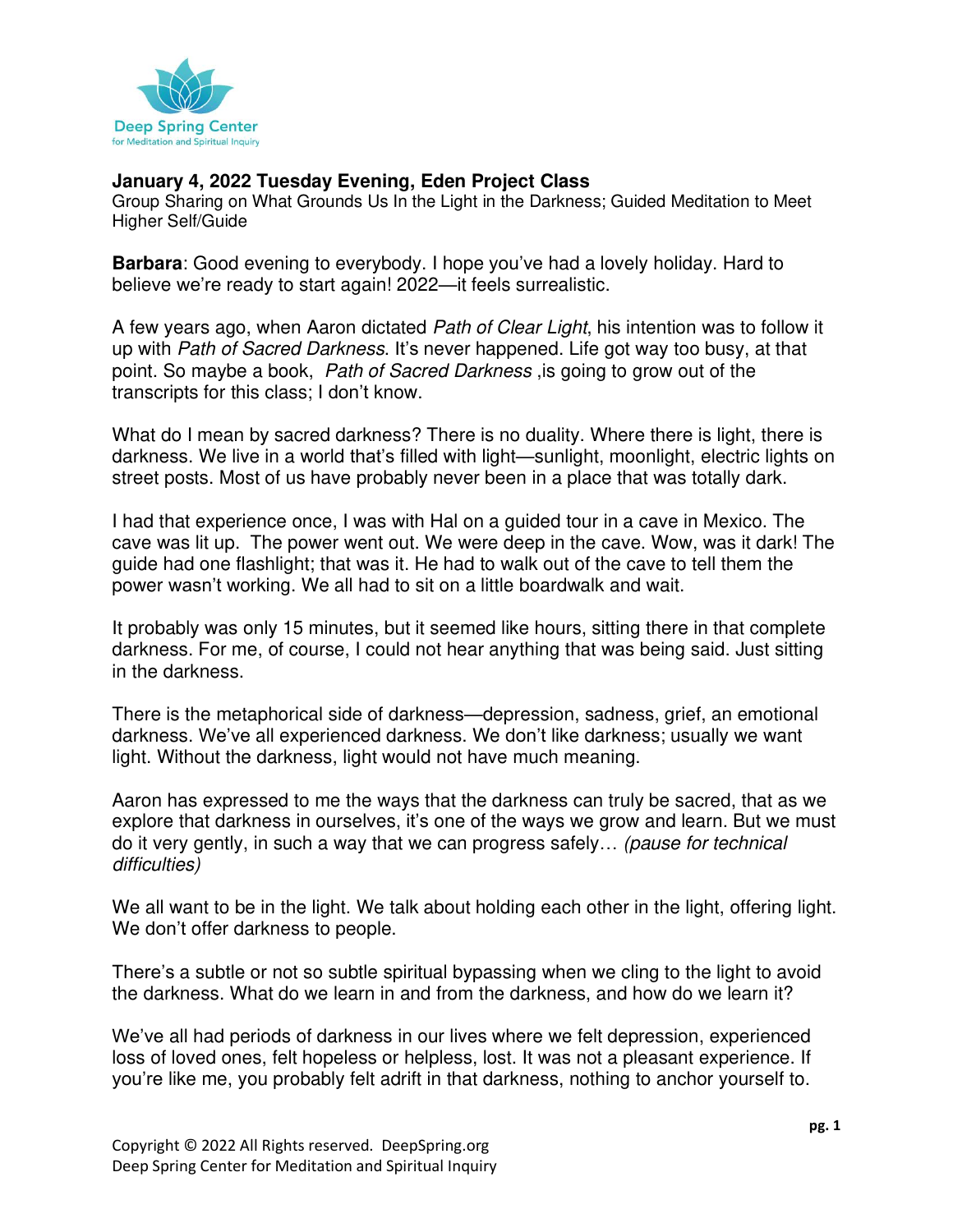

I think of the idea of leaping out of the spaceship with no tether; just drifting off in space. We can jump out of that spaceship, but we need a tether. The practices of the open heart, pure awareness practice, the Brahma Viharas, all of these offer tethers. They help to ground us into the light so that we're freer to explore the darkness, because we're connected in some level to the light, and we can trust being in the darkness.

I'm sure you've all had experiences of this, of being adrift in the darkness, feeling so helpless, just devastated, versus being in darkness with something to support you.

As a simple example for me, when Hal had his stroke four years ago, all of your love, all of the loving words that I heard, the friends that came and hugged, the friends that came to the hospital, these were an enormous tether in the darkness that connected me to love and made it possible to be there with this really devastating experience of his at that point, it was almost certain death. They only gave him a 3% chance to live. It helped to tether me to my loving heart and be able to be in the darkness.

When we work through this semester— and I imagine, as with Dharma Path class, this class is probably going to expand into another year or more years. There's no way we're going to cover path of sacred darkness in one semester. But as we move into it, it will be vital for each of us to find ways to anchor ourselves. To find what holds me and reminds me of the light so that I feel safe to explore the darkness.

I want to emphasize this: I don't want anybody in this class to feel, "I should push myself into the darkness. Other people are doing it. What's wrong with me? Why can't I do it?" I don't want anybody to feel that. It's an exploration, and we do it gently and with love.

I've been working with Aaron a lot the past two weeks. I had the unhappy experience one of my sons and his wife and two kids, were to come for a week. Two days before they were to come, he called me and said, "We're all sick." Did not have Covid results yet, but everyone was coughing and had fevers. Obviously, they did not come. Very sad. I had not seen them since summer. I was really looking forward to it.

But it gave me a quiet week! You can probably imagine what it's like when a family of four joins you in a small house and because it's winter there's not much place to go. It was a quiet week! I spent a lot of time meditating and with Aaron, just exploring.

In meditation, one thing that came up for me, as I asked for guidance on sacred darkness, was the memory of a past life, I'm guessing around the year 30 or 40 AD, after Yeshua's crucifixion.

I lived somewhere, I don't know where in the world; I'm not given that to see, or who my parents were; just that they were very loving and awake. I had deep spiritual training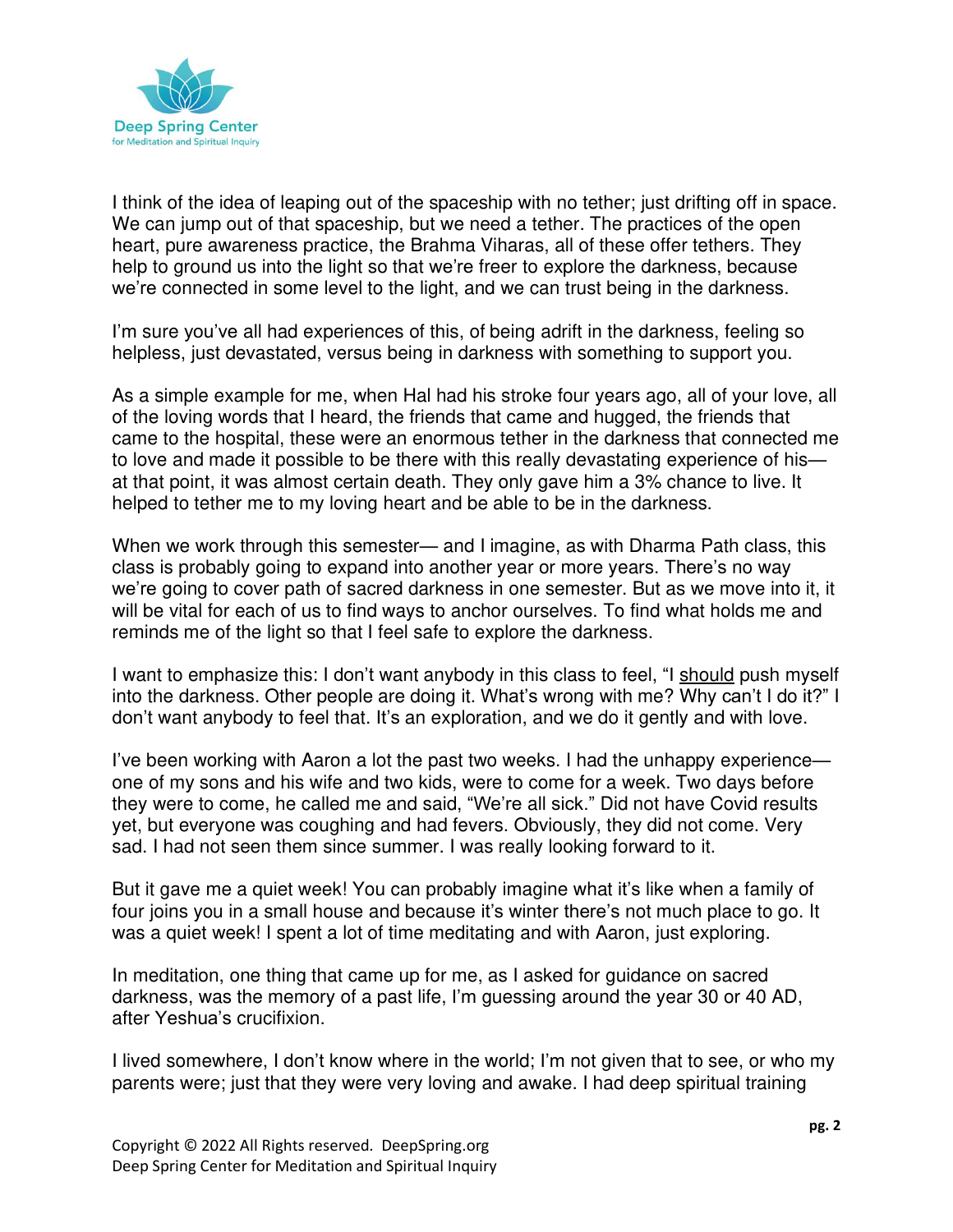

from early childhood. As a young adolescent, I was sent to some kind of school in which there were various deepening initiations, and spent a number of years there.

There was some peer pressure. "What, you're not getting it? Oh, I'm doing better than you." That kind of thing. I guess I was about 13, 14, 15 years old. I had been raised with these trainings so it wasn't new to me; it wasn't like I was dumped into it. Others also had experience, and we were a small group.

One of the things that we were led to, the next initiation, everybody will do it—was to each be put into a coffin for three days. The lid closed. No space to move. Darkness. Obviously, no food or water. Very uncomfortable. No way of telling what time had gone. No electronics—you couldn't push a button and see what the clock said.

I remember the horror of that, and feeling, "Others are doing this, and I should be able to do it. I will do it." Pushing away any feelings of fear, anger, despair.

It taught me a lot, because by the end of those three days I learned that I could tolerate darkness. But there was nothing sacred about it. I didn't find light in it. I just found that I had more capacity to tolerate something harsh than I thought I had.

When this initiation was finished, I was congratulated on it and told, "Vacation time, and you come back for the next year." There was no way I was going back.

Well, Aaron and I do not want to put each of you into this figurative coffin, have you push your way through it, and say, "Okay, that's it—I'm out of here!" That's not what we're after.

We're going to take this slowly and gently. Did people have a chance to read the three pages from Path of Clear Light? You have access to it; I'm not going to read it aloud. I found this a beautiful story. They all are in a cave, lost, hungry, cold, feeling hopeless. The only way out is to find the true light within themselves. What is that light within?

We do have access to it. I know many of you have access to it. I'm going to take about ten minutes here to give whoever wants to share—free will, no push to share, but if you've experienced that inner light—and it doesn't have to come as actual light; a feeling of love, of openheartedness, of spaciousness, chakras open, joy, at a time of darkness—how has that been for you? Will you share it with the class? I think it will help people get a better sense of it, people who are not sure they've had that experience. Because my feeling is that all of you have had that experience at some level. I'm just going to open this to sharing.

(silence)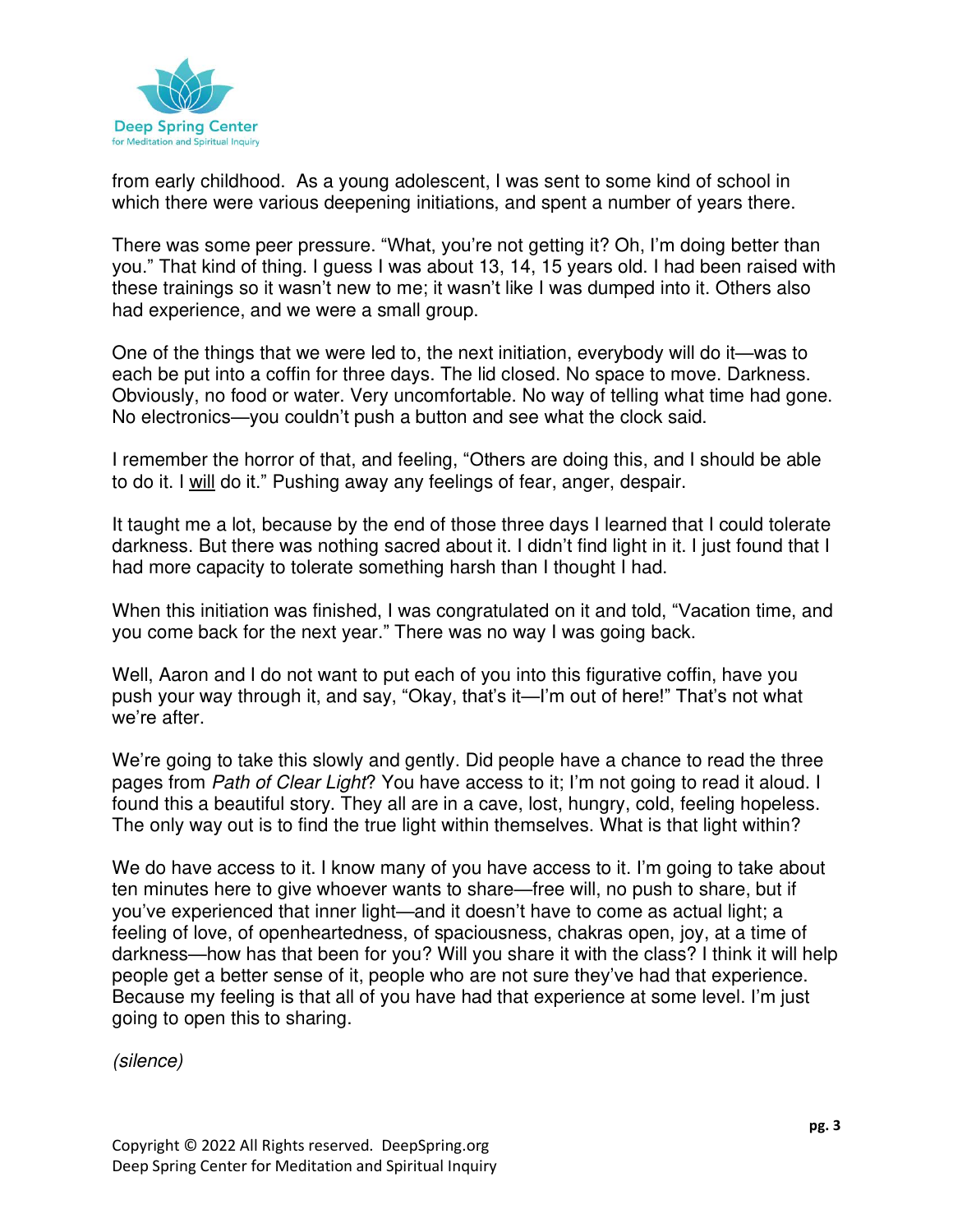

**Q**: Barbara, would you please repeat what it is you're asking us to talk about? Thank you.

**Barbara**: I'm asking you to share a time when you found yourself in a very deep place of darkness—physical, emotional, mental—and were able to find something of light, of joy, of love, of companionship, of nature, of anything that helped anchor you, so you didn't drown in the darkness, but began to see the darkness as part of the light. So many of you have shared this kind of experience with me. I know you've had these experiences because you've told me about them.

**Q**: I happen to live in a county in a region in a spot hooked up to some kind of really vulnerable grid. I've lived here for a while. I'm ever always here. This place loses power and often loses internet. It just happened again in December. I have a wood stove, so I can stay warm. And I also have a supply of candles and batteries. And I have a little stream that runs alongside the house, if I have to have a bucket of water.

Every time it's happened, you know, it's that disappointment—like, oh, dang, here we go again. This last time in December, I think it was out for 2 1/2 days. Right about that time is when I usually start worrying about my (refrigerated) food. But in the winter it's a little bit easier.

And because I've had lots of practice, I just love it, I just absolutely love it. As soon as it goes out, I automatically feel a relief, a relief of just not being electrified. It's so quiet. All the appliances so quiet. It happens at different times of the day but quite often at night, and I'm all kind of prepared.

But I find that I set up all these ways to read, perhaps! It's so funny to me anymore because I don't go into so much elaboration to make that happen. Because I just love the quiet. And I'm really content just to be in the quiet. And turn off the lights and maybe enjoy a little candlelight and just enjoy—you know, I go to the bathroom outside. All those things become just a one-with experience. There's no separation. And it's quite lovely. That does not mean I want to <> tomorrow. Thank you, that's what comes to mind.

## **Reviewed to here**

**Barbara**: Thank you, Q.

**John**: Hello to everyone, happy new year. Good to see so many old friends.

In 1972, I was traveling through East Africa. I was arrested at the border as I went from Tanzania into Uganda. I was arrested by the director of the criminal investigation department of Uganda. This was during Idi Amin's reign of terror there.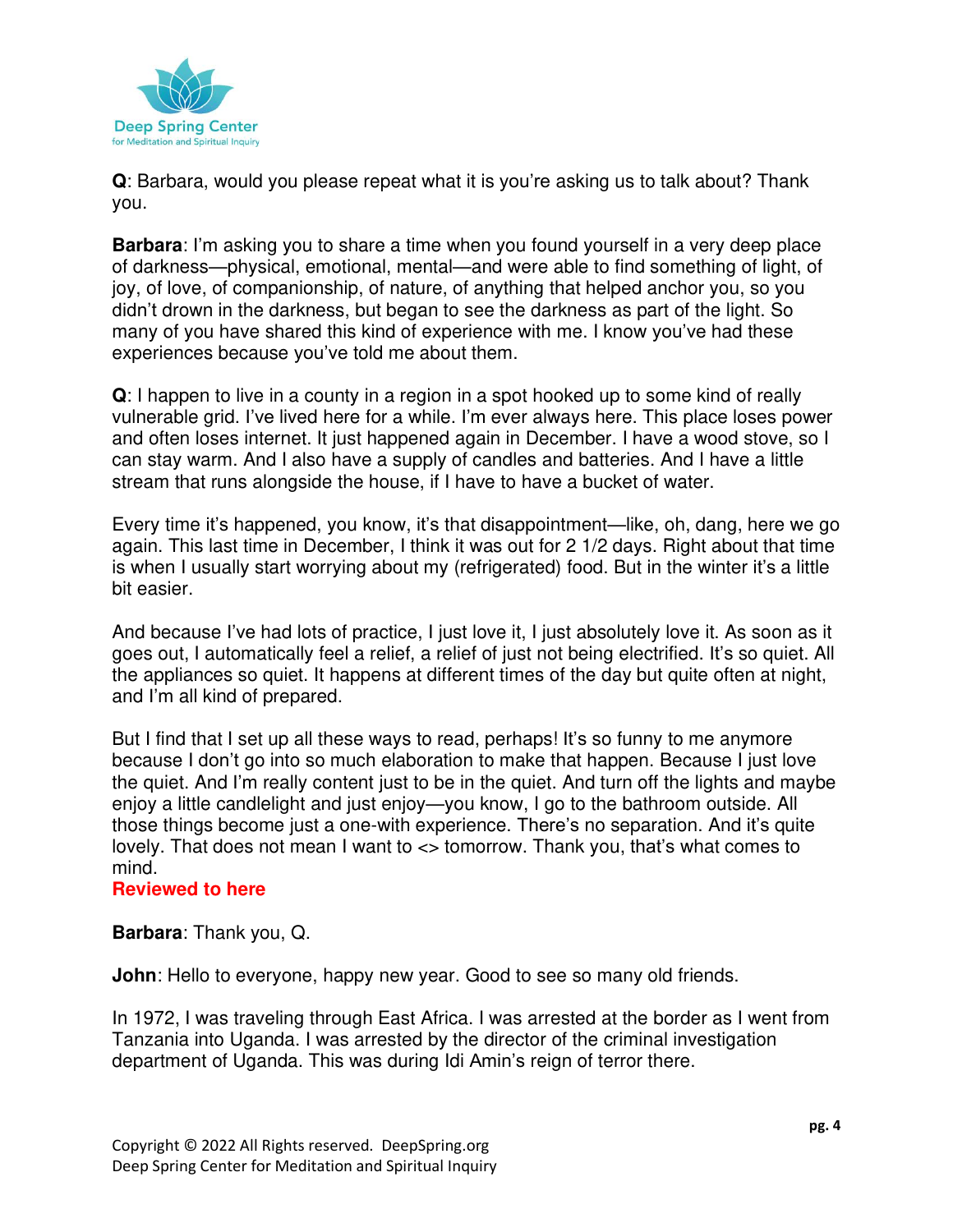

So, they sent me to three different prisons in Uganda. They accused me of being either a spy or a mercenary soldier. It was a very scary situation. It was probably the place of deepest darkness that I've ever experience, I've ever been to. These prisons where they torture, they kill people, and where they did the interrogations.

At one of these prisons, they went through all of my belongings, everything I had written in my diary. I had a picture in my wallet of my father, my brother, and myself. My brother and myself were quite small, maybe 4 years old, with a year's difference between my brother and myself. We had the same outfits on. My father was kneeling, and he had his arm around both of us. The man who had been interrogating me was very coarse and very harsh. I really felt like my life was in the balance, that I could very well have been killed.

But when he looked at that picture, he said, "Who's this?" And I said, "It's my father and my brother and myself." I could feel energetically his heart begin to soften. It was an energetic shift, as he looked at that picture of my father, my brother, and myself. In some way it felt like we had connected as human beings. That there was a ray of hope there that maybe I would get out of this somehow—alive, unhurt.

That was an experience of being deep in the darkness and seeing the light, having the light come through that darkness in a way that perhaps saved my life. Thank you.

**Q**: John, tell us how the story ended, please…

**John**: I got deported, eventually. They flew me from Uganda to Kenya. So, I was in this process for nine days, of going through these three different places. They realized I wasn't a spy or mercenary soldier and so they let me free. They put me on a plane and sent me to Kenya.

And I'm with you today! It easily that night could have been not the case. The one who arrested me was responsible for the death of many, many thousands of people. I'm very fortunate.

**Q**: I was small. My sister and my brother and I were all born one year after each other and I was the youngest. The house we lived in had a central staircase that went up. Under each staircase was a closet. They were older than me so they liked to go in, but it was dark in there and I was afraid. But I wanted to be able to do it.

So when I was able to, I went in once. They had gone in and climbed up—you could climb up somehow. I was there at the bottom in the dark. The door closes and it's totally dark. I didn't know if my eyes were open or not, therefore. So I was seeing the darkness and I was seeing my fear in the darkness.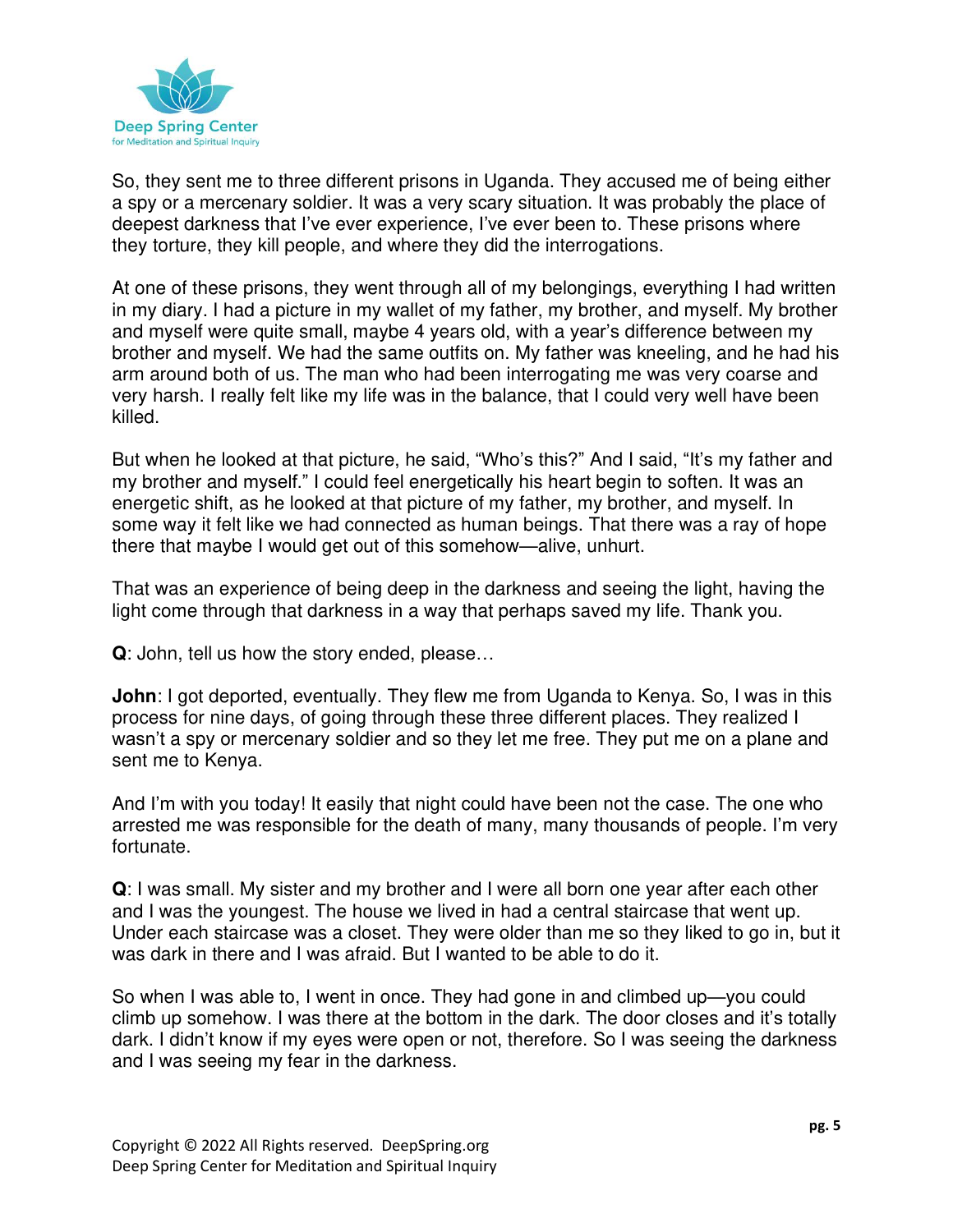

But I was also experiencing the spaciousness around the fear. I think the fear dissolved. That time I can't remember if it dissolved or not. But I wasn't afraid of the darkness after that in those closets anymore.

About the same time there was a box turtle, somebody's pet who lived on the other end of the row homes on the corner, and it was in their backyard. I was afraid of that thing. But everybody was touching it and happy.

So again, I got myself ready. I went over to it, I think somebody was holding it out in front of me. In order for me to deal with my fear— I didn't do this consciously but I think I disassociated from my body. My awareness was watching my hand reaching out. But it wasn't my hand; it was just some hand reaching out. So I made the hand touch the turtle shell. And nothing happened—I didn't get bit; it didn't jump at me. And so I tried it again. And as nothing happened, I came into my body again and was able to touch it more. Maybe I even held it— I felt the little claws on the palm of my hand.

So I'm not sure this would be an example of sacred darkness, but it taught me that fear arose and dissolved again. That it was something that could be worked with. And at that age; I'm impressed by that little person. So, that's what I have to offer.

**Barbara**: I'll tell a story of being a little girl, also. We lived in a big old house made of fieldstones. It was on a hill, so there was a big porch that made a 90 degree angle You could walk into this space under the porch. But as you got further back, the ceiling began to go down. Then you turned 90 degrees and it was pitch black.

My brother was three years older. I was one of the youngest kids in the neighborhood. Kids used to go under our porch and all the way back to the dark side and sit and tell ghost stories.

I was so scared! I don't understand how I did what I did, but I would sit there in the dark and literally feel a candle. There was no candle, but I'd feel a candle and begin to see the other children's faces around me. Feel it lit up. The shadows just touched with a little bit of light. I still don't really know what I was doing.

Every time we did this—we probably went back there a dozen times a year—I would be terrified until I would be seated I and brought out that imaginary candle and allowed myself to see the faces of the people around me, that I couldn't really see; there was no actual light. But there was a sense of an experience of light, maybe partly because people were laughing. Because I loved and trusted my big brother, and I liked and trusted the neighbor kids. So, at some level I knew I was safe. But there was somehow an experience of light.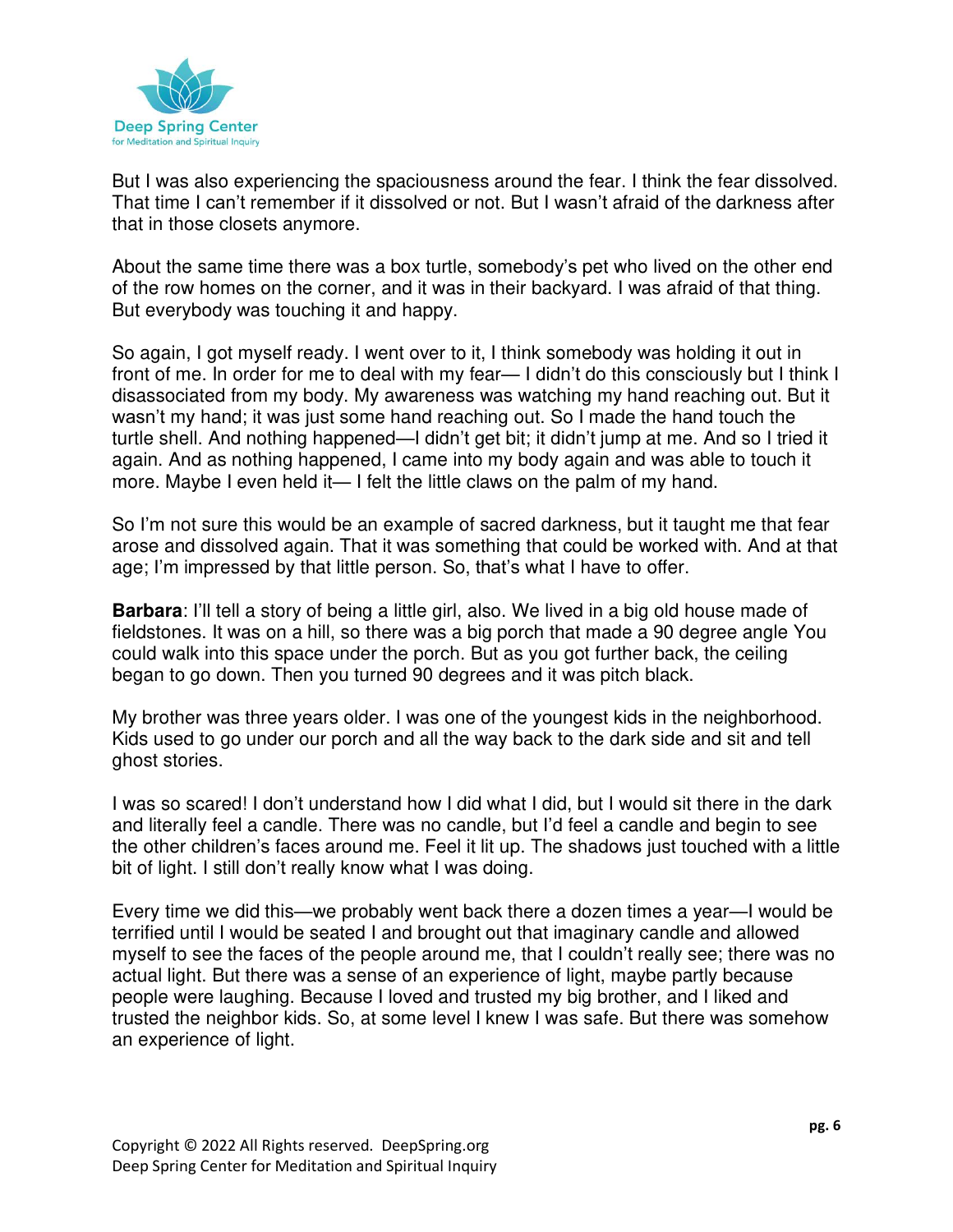

I'm just thinking about that now, with Q's story of the closet. I don't know what the light was. I'll have to think about it. That's all.

**Q**: Sometimes I awaken in the middle of the night and mind wants to spin stories and I just want to go back to sleep. Sometimes I'm aware of fear and maybe feeling a little small or alone. I have found that I am able to remember how I have felt when the Mother, Yeshua, Aaron, Love, has told all of us how much we are loved. More than once I've had that experience of really feeling that in my chest, in my body. And just remembering how loved I am helps me to quiet the mind and eventually go back to sleep. That's all.

**Barbara**: Thank you, Q. Let's share one or two more and then we'll move on. Let me phrase a different related question: What has sustained you in times of physical or emotional darkness?

**Q**: Earlier this summer, when my son was in the hospital, first week of the hospital it was certainly a period of darkness, of heartbreak, despair, helplessness. Much of that around the unknown, just not knowing: would he remain with us? And when we were assured that that was the case, then it was, what would he be like after this? So that was a period that was emotionally dark and a fair amount of fear. Hospital generates its own level of fear, and then family can contribute to that.

There was one evening in the hospital when he was awake, and we could look at each other. And even though he couldn't move and was largely unresponsive, just looking into each other's eyes was an amazing connection that was quite lucid.

And this overwhelming sense of peace came over me, with the understanding of just how temporal this experience is, and how eternal we actually are.

And that sense of eternity really just dispelled the fear around this situation. That this is just a moment in a very long, not lineal but long sense of eternity. So that was very comforting to know, that this is simply an experience, a catalyst. One part of the path, if you will. So I took a lot of comfort in that security of the Eternal, of the Boundless, of the Great Heart, I found that very comforting. And it was something I could recall each and every time in the hospital and had whatever thoughts that would arise. I could soften them by thinking about our eternal selves, the soul. I pause. Thank you.

**Barbara**: Thank you, Q. I find that very moving.

**Q**: I have had an experience of darkness recently, before the holiday. So usually what I've been able to do when— It was an emotional situation involving family that could impact me for the rest of my life. It was a financial situation too, so it was very scary. I felt hurt and frightened and betrayed and <?>.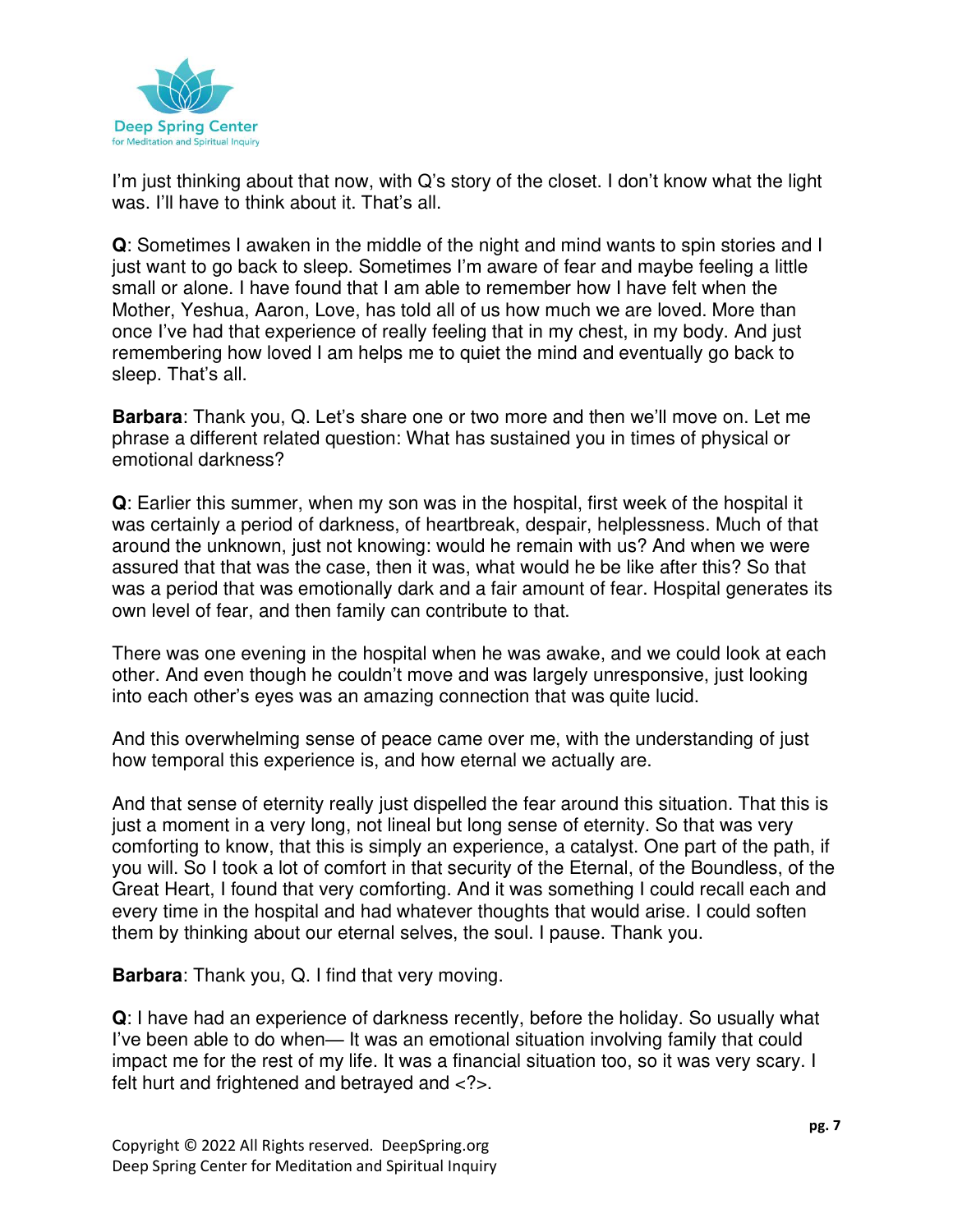

Usually when I'm having these kinds of experiences I can sit with the feeling and just keep knowing it will shift. Sit with it, allow it, welcome the darkness, and it will shift. And that was not happening for me.

So, about the second day into this, I called my dear friend D—we've been very good friends since Venture Fourth. He's a social worker. He was a professor. And focus him about what was going on. He helped me to begin to think about it in a different way, this whole experience.

So, I started doing some journaling and thinking and continued to meditate. One of the images that I love is that Anthony de Mellow image, where he talks about going into the heart, in a cave in your heart that is suffused with light and allowing that light to pour in through every pore. So, as I sat with that image and started thinking and doing the practice that I had been doing, it all shifted and I was able to be with the situation in a much healthier and peaceful way. And I think part of what helped was that image: going into the cave in the darkness and letting the light suffuse my body and mind and come into every pore.

So, I'm grateful to D and our guides. I also connected to the Mother and sat with the Mother and Yeshua. And it just feels like just a tremendous transformation of feeling  $\langle$ happy?>, as a result of that  $\langle \rangle$ .

**Barbara**: Thank you for sharing that very painful memory, Q. It's beautiful how you were able to let that light in your heart come through. This is part of what we're practicing, here, that we start to really be able to live the light and connection, and it has a substantial reality for us.

But we also need to be very careful not to cling or grasp at it, to try to push the darkness away. I think one of the tricky places is—and Q apparently you did this with real love but we can turn toward the light as a way of avoiding the darkness rather than a way of trusting the darkness. It sounds like you were able to trust the darkness.

Okay, these are some wonderful examples, and I thank everybody. I'm going to open a new recording file here and have Aaron come in…

**Aaron**: My blessings and love to you. I am Aaron. Thank you all for what you shared.

If we all went up in a spaceship, far out into outer space, and I said, "Alright, we're opening the doors. You have a spacesuit on so you can breathe. Now, jump! And I'll find a way to collect you afterward. Just drift in space," there would be terror.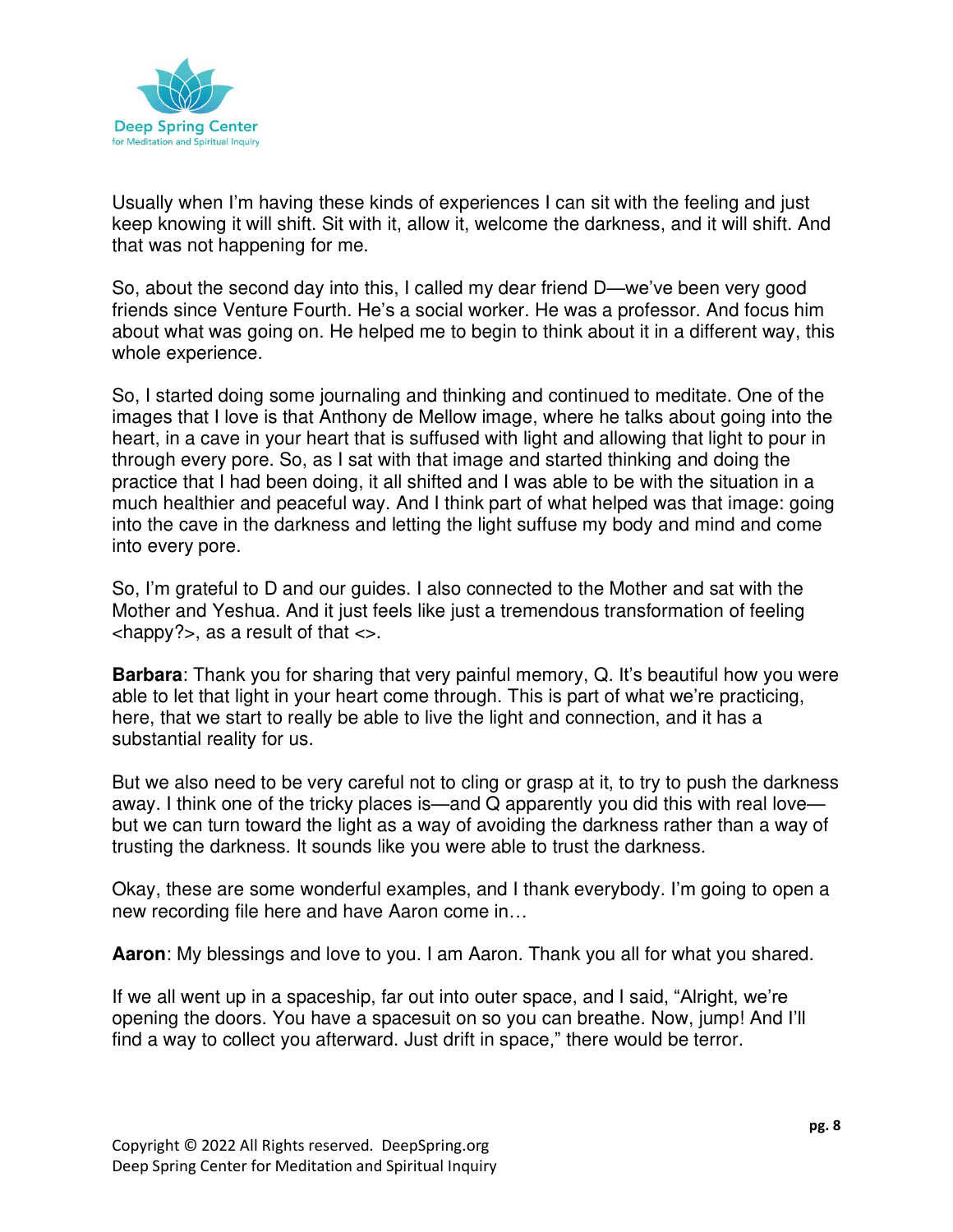

Can you feel how that experience would be different if you were connected to the ship with a tether? First, I asked you just to step into the doorway, and then move just so that you were a foot or two from the ship, a friend holding your tether. Then the friend gently pulled the tether and drew you back. And then a little further out, and a little further, then pulling you back. Eventually, you'd be able to do it without the tether, knowing that I had the power, that I had—Barbara's been watching Star Trek—I had one of these little flying machines in which I could zip around and collect you afterward. But first, you would need some reassurance.

Barbara's sons through the growing-up years, all went to a wilderness camp in Vermont. As year built upon year, they learned skills, how to survive in the wilderness: how to build a fire, how to find food and water, how to find shelter, to find their way in the wilderness. By the time they were 15 or 16 the campers would each be taken out into the wilderness with nothing but I believe a knife and perhaps some container in which to hold found water. That's all. They were left there to find their way back through the Vermont wilderness to camp, which was often a 3-day walk or so. Of course, a counselor watched form a discrete distance.

When Barbara heard of this, she said, "weren't you scared?" And each of them in turn, as it was their turn to experience this, said, "No. I know how to light a fire. I know how to find shelter. I know how to gather things around me to keep me warm. I feel perfectly safe. I know how to find my way in the woods without a compass."

They could not have done that without the skills. What are your survival skills?

Two predominant ones are your vipassana and pure awareness practices, and the open heart.

You know how not to get lost in terror by noting the terror arising. You know how to rest in spacious awareness and find a center. You know how to open your heart to yourself. And if there is fear, pain or discomfort, how to be openhearted and compassionate with those experiences.

There is more. The practices of joy, of gratitude, the practice of laughter. You know how to look in at the chakras, to see contraction, to see the energy stop moving and simply note, "This has arisen in me, this blockage of the energy flow. Ahhh, I choose to draw energy in. I choose to allow the energy to move again."

"Terror has arisen in me. Holding terror as an object. Breathing in, I am aware of the terror. Breathing out, I hold space for the terror. The terror is not me. The darkness is not me." The grief, anger, confusion, these are not self. You've been learning this for many years.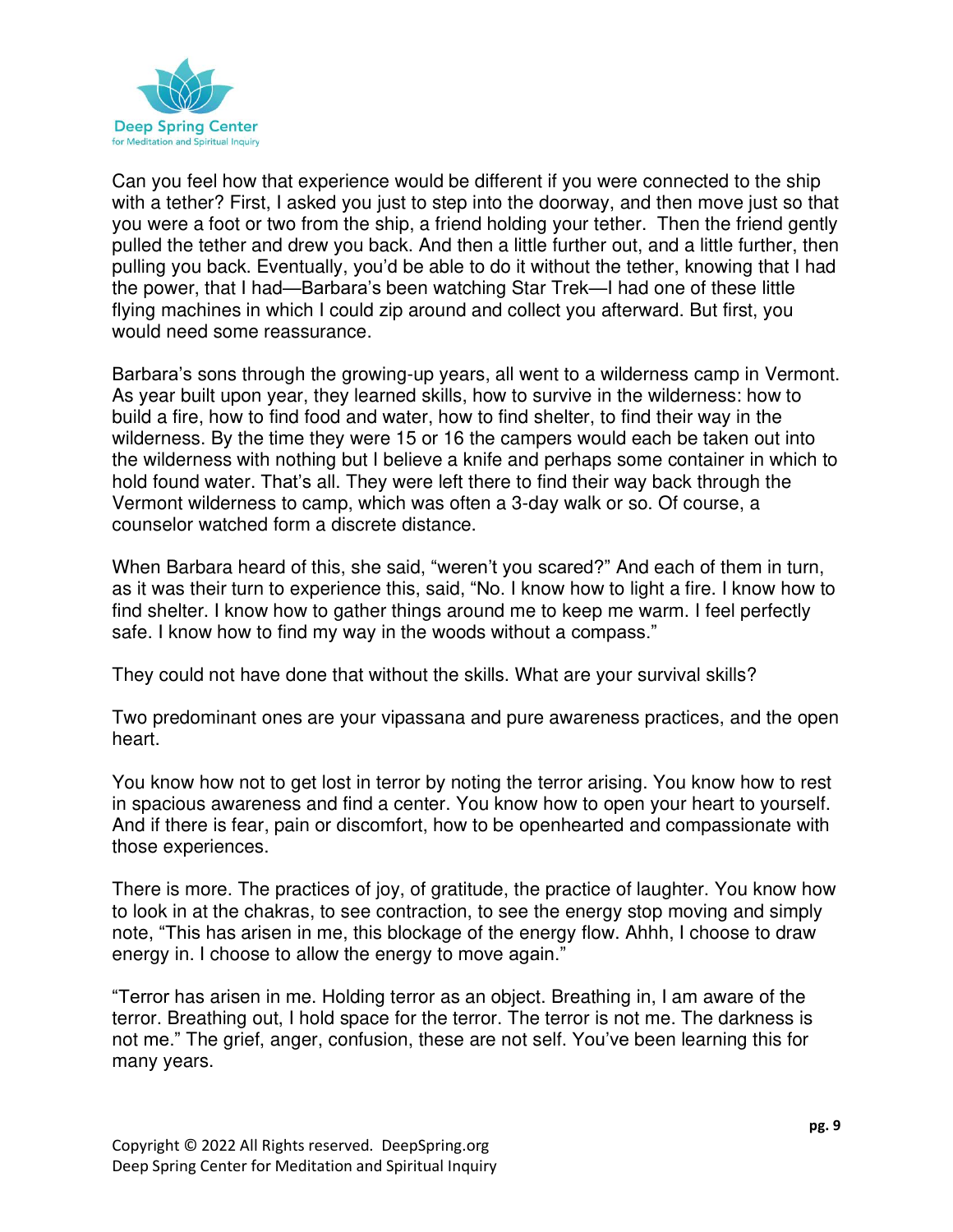

One of the most pivotal practices is opening to one's own highest intention. For John, in that very strong example of darkness, his intention was not only to survive but to survive without doing harm to others, to survive with love. I think all of you hold that kind of intention, not just to survive with love but to truly live your life with love.

So, if very challenging things come up and bring you into a place of despair, the grounding, "I choose love" becomes strong. It is strong and it provides a kind of light and spaciousness.

You've learned that when there's something strongly oppressive and you contract and close in and close your energy field, it just gets darker and darker. And if you stop and note it, "contracting, contracting; intention: I choose to move through this with love," and holding into that intention, opening your heart with compassion to yourself, the human that you are moving through a difficult experience, then sunlight begins to come in.

Many of you are also learning to open more fully to your guidance, to your higher selves. So there is some deeper assurance you are not alone in what you're experiencing and that there is guidance there. You are surrounded by love.

You cannot cling to that love. You cannot cling to anything. But you can discern: There is love. There is light. There is joy.

And the practice we've been doing, just, "Here is the darkness. Thank you, darkness. What have you come to teach me?" A willingness to open yourselves and be taught.

So all of you are very ready to take this a step further.

I was looking with Barbara at her story of those 3 days she spent literally bound into a coffin. Her memory of that experience and the terror and rage, and knowing she agreed to it. Others had survived it; she could survive it. And, "I choose to learn from this." Not to become lost in it. To learn from it, to grow. To increase in my ability to love.

Now, as she pointed out, she wasn't ready for it. She was young; she wasn't emotionally prepared. It felt too harsh because it felt more imposed from outside, with a kind of "You should do this now."

It's important as we work this semester that any areas of darkness that come up for you be naturally arisen out of conditions. And that you feel, "I choose to allow this experience of anger, grief, sadness, depression, confusion, pain. I choose to allow it and open my heart to it."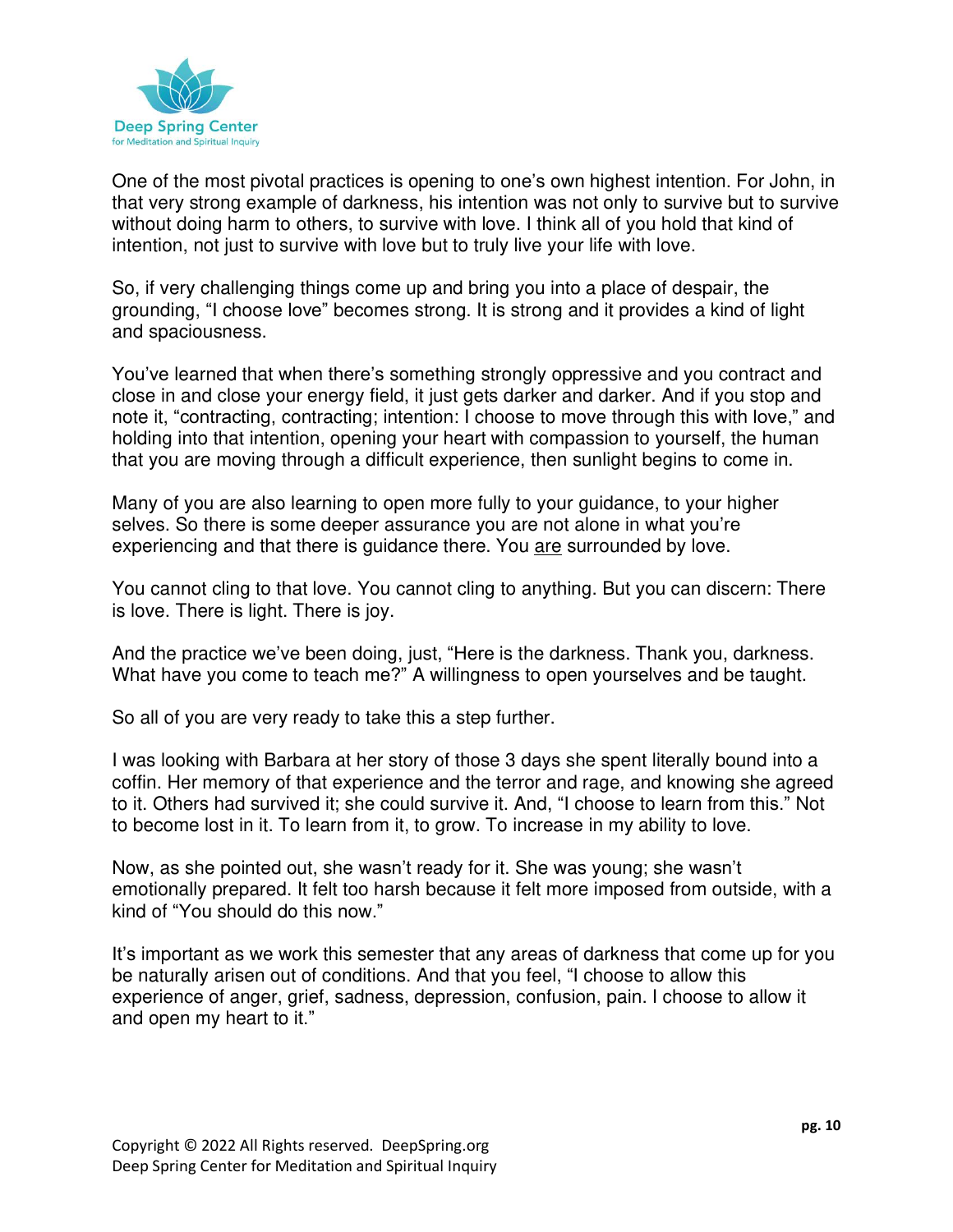

You all have tools to pull yourself out of an experience of darkness. It's very different to be drowning in darkness than to simply open into the darkness to see what's there. You have that tether.

With all of this in mind, I want to start to invite something to which you can tether yourself, to allow you to feel some sense of safety as you move further into the darkness.

Let's start with the simple experience—and not easy experience, for some of you—but not a complex experience of connecting with your guide or higher self.

I suggest starting with the higher self, so we're going to do a guided mediation, 10 or 15 minutes, of meeting the higher self.

I'm curious— tell me by a clear show of hands how many of you have experienced some direct connection with your higher self? About half. How many of you have experienced some connection with a guide? A few more with a guide.

So, what is the higher self? You can do this practice and meet a guide, that's fine, but the higher self is the essence of you, and it's with you all your lives.

An image that I have liked came from one of Barbara's sons at the camp that she mentioned. They were asked to do what they called a water walk, where they put on some kind of boots with weights. They had long snorkel tubes that went a foot or two above their heads. And they waded into the lake, goggles on, the snorkel tube up. Just walking. They had goggles so they could see where they were going.

Then a next step, perhaps a trust exercise: each boy had another boy on his shoulders. No mask. No goggles. Same snorkel. He was asked to walk around the bottom of the lake. And there were floats, little flags and an obstacle course, and they had to walk this way and that way. One boy sitting on the shoulders of the other.

The boy in the water could see nothing. The boy on his shoulders could see where the flags were and could turn his partner's head, steer him this way, steer him that way. It was dark down there. At this point the boy on the shoulders' head was above water, bottom boy was a few feet under the water. Fear might come up. "A weight on my shoulders. I can't see where I'm going. Just trust this person, this friend sitting on my shoulders and allow myself to be led."

Some of you have done this at retreats and workshops when we've blindfolded one person and had somebody else lead them. A sense of trust, "I am safe," develops, or you can't move.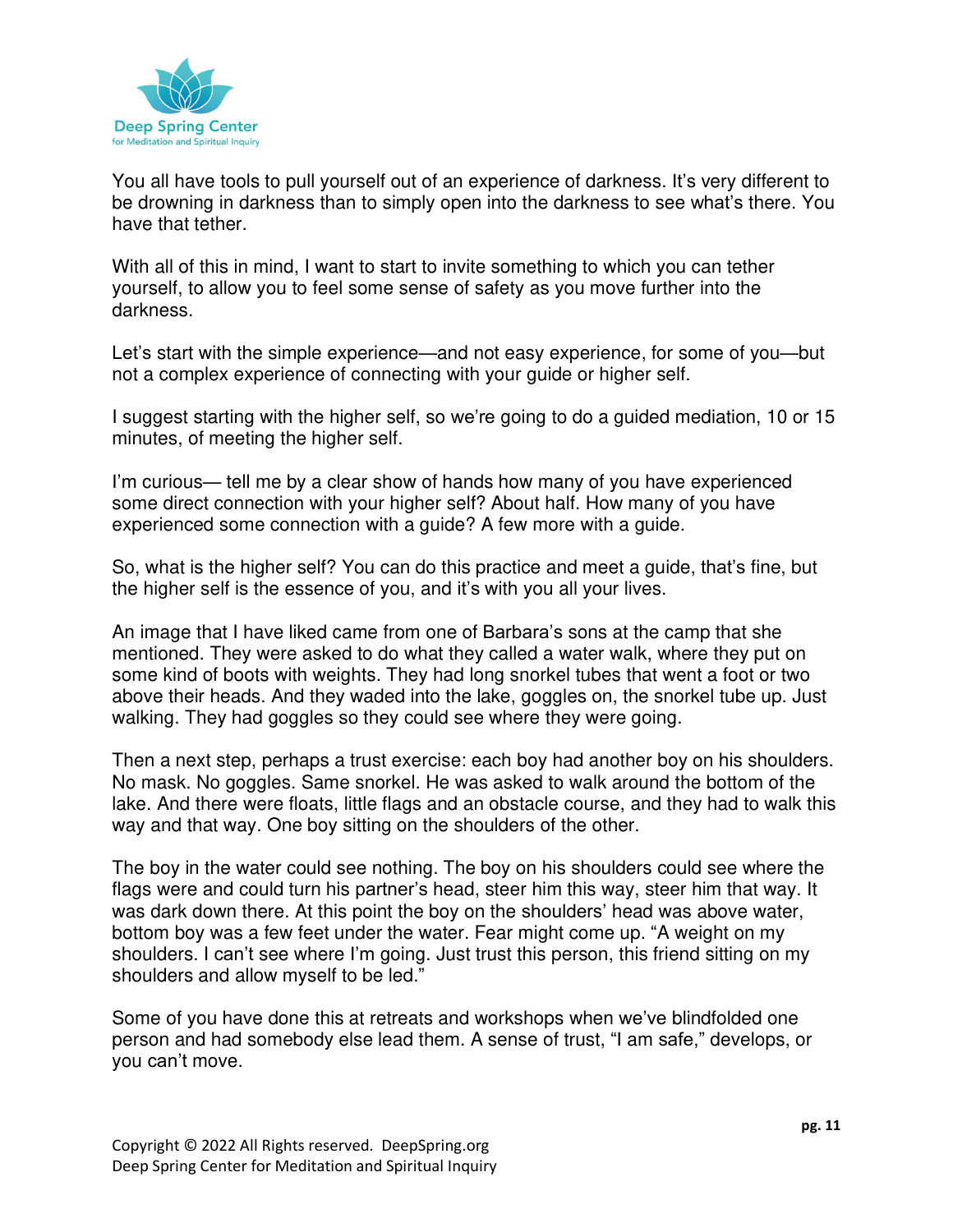

Your higher self, who is the essence of you, who has been with you lifetime after lifetime, guiding the different incarnations that arise. Moving through the different karma of that lifetime and the lessons of that lifetime. And the higher self really has it all down. They know what's happening.

So, as you develop a connection with and trust of your higher self, you begin to feel more trustful with the obstacles that come up, and instead of these enclosing you in darkness it becomes easier to say, "Ah, thank you, darkness. What's up this time? Where am I going?"

Alright, we're going to a guided meditation to meeting your higher self. I'd like you to find a comfortable position. You're welcome to lean back and relax. You're welcome to close your eyes or keep your eyes open. For most of you, closing the eyes will probably be more helpful, but whatever feels best to you.

We have been walking many days through a dark woods. You have been told that eventually you will emerge from the woods and there will be a loving being to greet you, either your higher self or a guide. Whichever one you meet with is fine.

We have had challenges, days of rain, of cold. At one point, the trail through the woods seemed to disappear and everyone felt a bit lost.

You are tired, cold, and hungry, and beginning to despair that you will ever get out of these woods and back to a more comfortable place again.

There is no guide with you. There are a group of you together. You were set out on a trail and told, "Just follow this trail. It will take you several days. Just keep walking."

You have some water, some matches, a bit of food. Walking and walking. Tired, wet, hungry. You were asked not to talk to each other, to try to keep at least 10, 15 feet distance between you. That meant that sometimes there was nobody in sight, when others went past a thick grove of trees and you lost sight of everybody. Feeling alone.

You are not so much afraid, just uncomfortable, but occasionally with a thought that you have lost the way.

Now the group has become more spread out, in this third day of walking— some faster, some slower. There is still a safe path, but you feel totally alone. Cold, hungry, tired; perhaps some blisters on the feet.

Ahead of you, finally, looking through the trees you see what seems to be an opening, a bit more light shining, beyond this dismal, dark woods. Walking, walking. The trees are thinning.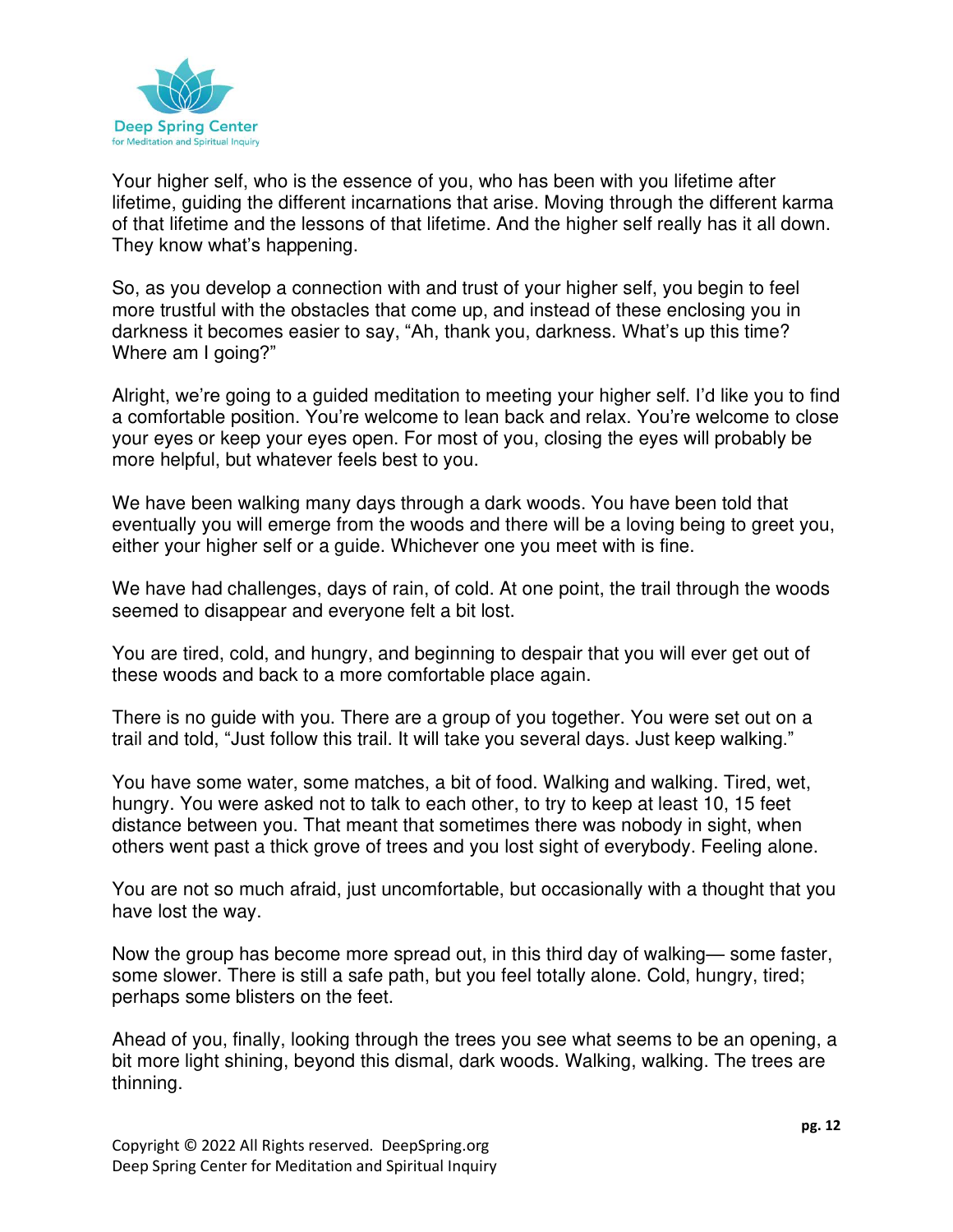

Emerging into a meadow, you find yourself atop a high hill. None of your group are in sight, either behind you or ahead of you. Down at the bottom of the hill you see figures with cloaks of lovely colors in a grove of flowering trees by a river. Some of them are alone, some in groups of two or three. There is a feeling of deep peace and ease.

You have been promised that someone will greet you, be there to meet you, either your higher self or a guide, and that you will feel welcomed.

But among the 50 or 60 humans down there, how do you know which one is your connection? What if nobody greets you?

You find the courage to step over the edge of the hill and begin to walk down the path. As you appear there on the hillside, all eyes turn toward you. One being down there catches your eyes, and you feel a sense of love like you have never felt before. Even still quite a distance away you feel the energy come from that person, the connection with that person. His or her smile lights up the face, and there is such deep sense of being the beloved of another.

For you, everyone else has faded into the background now, as you begin to walk down the hill. Reaching out to each other, embracing each other. A sense that you have found some part of yourself that's forever been missing and now you are whole again. You are loved.

It doesn't really matter whether this being is your higher self or your guide; that will become clear as you get to know each other; don't try to figure that out right now. I just want you to allow yourself to open, heart to heart, and feel how beloved this being is to you and you are to this being. Feel how welcomed you are. Embrace. And then this friend leads you off to a place where there is a comfortable seating, food, water, some blankets and a fire. Does whatever is needed to help support your comfort and ease.

I ask you to allow yourself to feel safe and cherished. No need for conversation with this friend yet. Simply sit and feel the heart connection.

If and when you feel ready—but there's no rush, and it could wait for days or weeks, repeating this exercise until the time is ripened for it—when you feel ready, you can ask, "Who are you? Do you have a name? Are you my higher self, my guide? And do you have a name?"

But don't rush that introduction. Spend all the time you need feeling the loving presence of this person.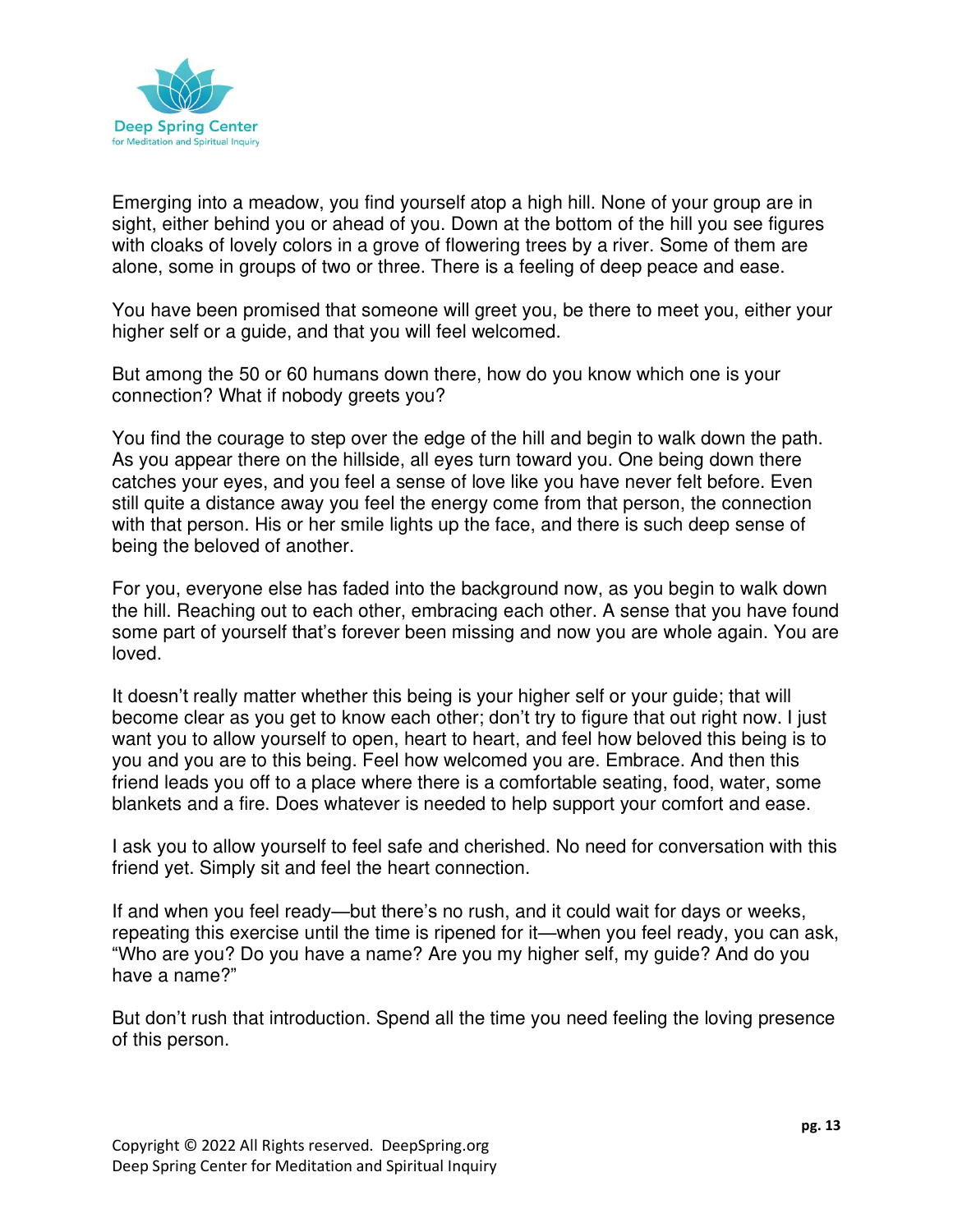

Now I'm going to be quiet for, let's say ten minutes. You can repeat this coming out of the woods and down the hill. Reach out and feel where your special friend is. Feel yourself welcomed. It may be male, it may be female. It may not present as either strongly masculine or feminine. Androgynous, that's fine.

Feel the welcome and the love. It may even present not as a human but as an animal a doe, a rabbit, a dog, any kind of animal. Or it could even present itself as a tree. Something whose energy invites you to fully be embraced, and to embrace yourself, to connect. To know that this connection is forever. This is love.

I'll be quiet now for ten minutes…

## (sitting)

By now you have perhaps made some connection with this beloved friend. You have much to learn about each other, but hopefully you can feel that there is a connection of eternity between you. Feel the loving energy that flows.

You may or may not have the name. You don't have to know if it's your higher self or guide. That will become clear as time passes. But I hope you can feel relaxed with this being and feel its love.

Those around you, each having connected with its own higher self or guide, they're all beginning to move in a direction toward an open meadow by the river. It's not a big river; really a wide stream that bubbles over the rocks.

There is an area that's circular, slightly a hill with an open lower space at the bottom. Beings are sitting on the hillside. Not all people—some animals, even a few ambulatory trees. Whatever form it takes. Go with your friend. Your friend will help you find a seat, as everyone forms into a big circle.

The leader of this gathering welcomes you. "Newly arrived humans, together with your guides or higher selves, welcome. We are so happy you are here."

Each in turn—and I'm not going to have you do this aloud, but do it within your imagination, imagining your turn coming up— will rise and say your name and what draws you here. "My highest intention here is…"

Perhaps to deepen in love, or to learn to trust that I am loved and safe.

To form deep connections that I have not previously allowed myself to know.

To learn how I can be of deeper service to all beings.

To better understand my purpose for existence.

To feel deeper joy.

To open my heart in gratitude.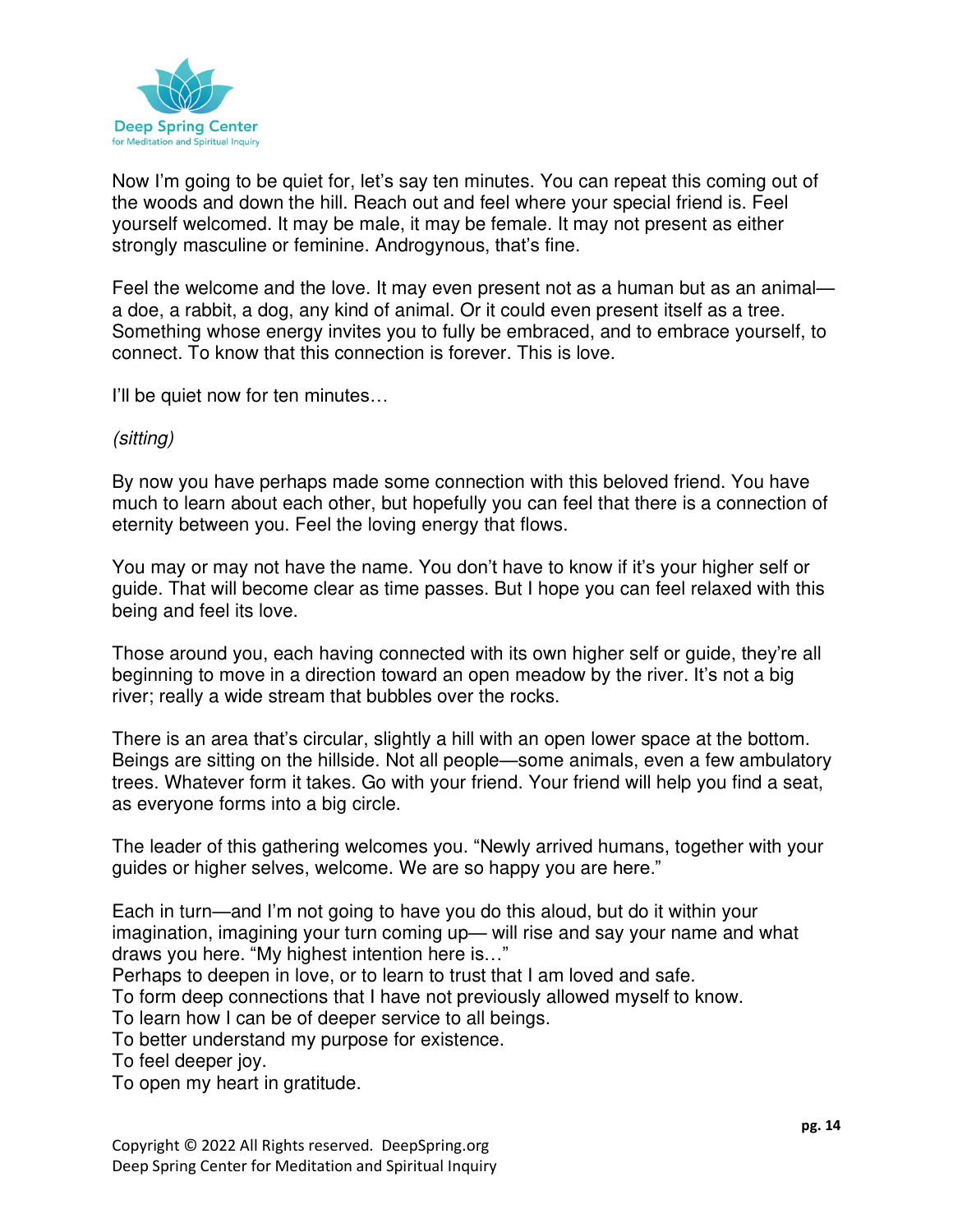

To find peace. To love. To be loved.

Imagine everybody now gathered. At the bottom of the hillside there's a blazing bonfire. It's still light enough out that you can see the faces of everybody gathered around and feel the intensity of loving energy.

You will have the opportunity in your meditation here to share your name. It may be your actual physical name or it may be more a spiritual name that comes to you. To share your intention, just one or several. Not everything, though; just what comes to mind right now. And then to ask support from the gathering to actualize that intention. And feel the loving energy coming back to you, the whole group either verbally saying or just energetically saying, "Yes, we support you."

So again, perhaps ten minutes while you take it to this stage. Two parts of this are to feel the loving support of the group, and to find in your own heart, as you walk this spiritual path right now, at this phase of the path, what are one or several of your highest intentions? Not necessarily the highest intention but something that's important to you now. Just let your heart feel it, and envision yourself speaking it out when your turn comes, and feeling the support of the group saying, "Yes, we support you."

Ten minutes…

## (sitting)

And now this gathering is drawing to a close. Everybody has spoken from their hearts. Everybody has felt supported. Beings with their own higher self or guide, sometimes with several other pairs, are moving off to a walk by the river or to sit and eat, to talk. There is a sense of ease and joy.

I know that a few of you are feeling that you have not connected as you hoped. Take your time with this. Come back into this meditation this week. See where it takes you.

Nobody on this earth is alone. But if you are feeling alone, just allow that experience. What is the direct experience of feeling alone? Are you in any way insulating yourself out of fear of not being lovable? What if you allow yourself to make that connection? Perhaps easier to start with something simple, like with a butterfly. Feeling the love of whatever comes to you.

You can sit yourself here by this lovely stream and just invite, "Whatever wants to come to me, I welcome it."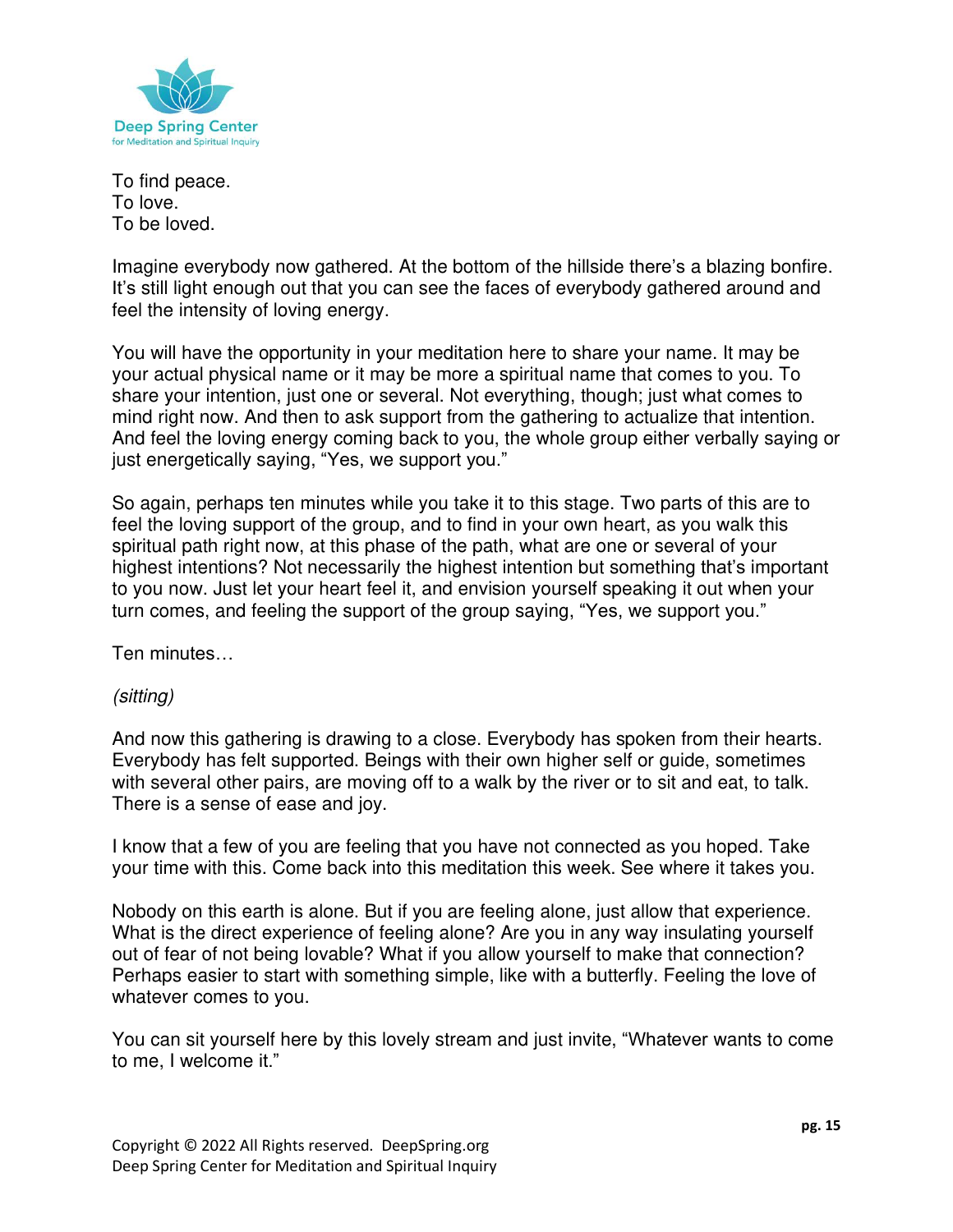

This is what I'd like you to do this week: to deepen the connection you have made. Or, if you have not made a connection, to further invite it and give a bit of reflection on to what may block your allowing that connection.

In doing these exercises we are creating the tether, so to speak; helping you to ground yourself in something that feels stable and supporting as you eventually move more out into the places of darkness.

You might also this week do some practice with loving kindness meditation or compassion. A meditation on joy. Some pure awareness looking out the window, looking up at the trees. If you're in a warm climate, go outside and sit under the trees. Feel your connection with the natural world.

What I am looking for, for you, is an experience of connection, wherever it may come, and release of contraction. Connection may be with the cat that's sitting on your lap, or even the plant that's on your windowsill. Connecting and knowing connection. You are loved. You are connected. And in that connection, you are deeply heard and understood.

Next week we'll move on with two things—some more specific vipassana, I think, path to seeing how resistance arises and dissolves. How it has no tangibility. We'll save this for next week. Deepening what we did today, and further anchoring yourself in light.

At this point we have ten minutes. I'm going to open the floor again. If we were here live, I would send you off into small groups. There's not enough time, even if we have the capacity for breakout rooms, so let's just open the whole floor to anybody who would like to share their experience, whether it was a positive experience of love and light, or whether it was an experience that felt uncomfortable. Whatever your experience, feel free to share it with us.

I'm going to give the body back to Barbara so she can hear some of your experiences also. I thank you, and I look forward to seeing you next week.

(checking calendar) Just checking, the first vipassana class is next week. We have this Eden Project class on Tuesday and John's vipassana class on Wednesday.

I'll return the body to Barbara…

**Barbara**: Thank you, Aaron… The floor is open to sharing.

**John**: ... I saw that my intention now— and this comes in part from what I've been working with in my meditation practice most recently but it was kind of reinforced in the meditation Aaron just led— is to be aware of contraction whenever it arises. And in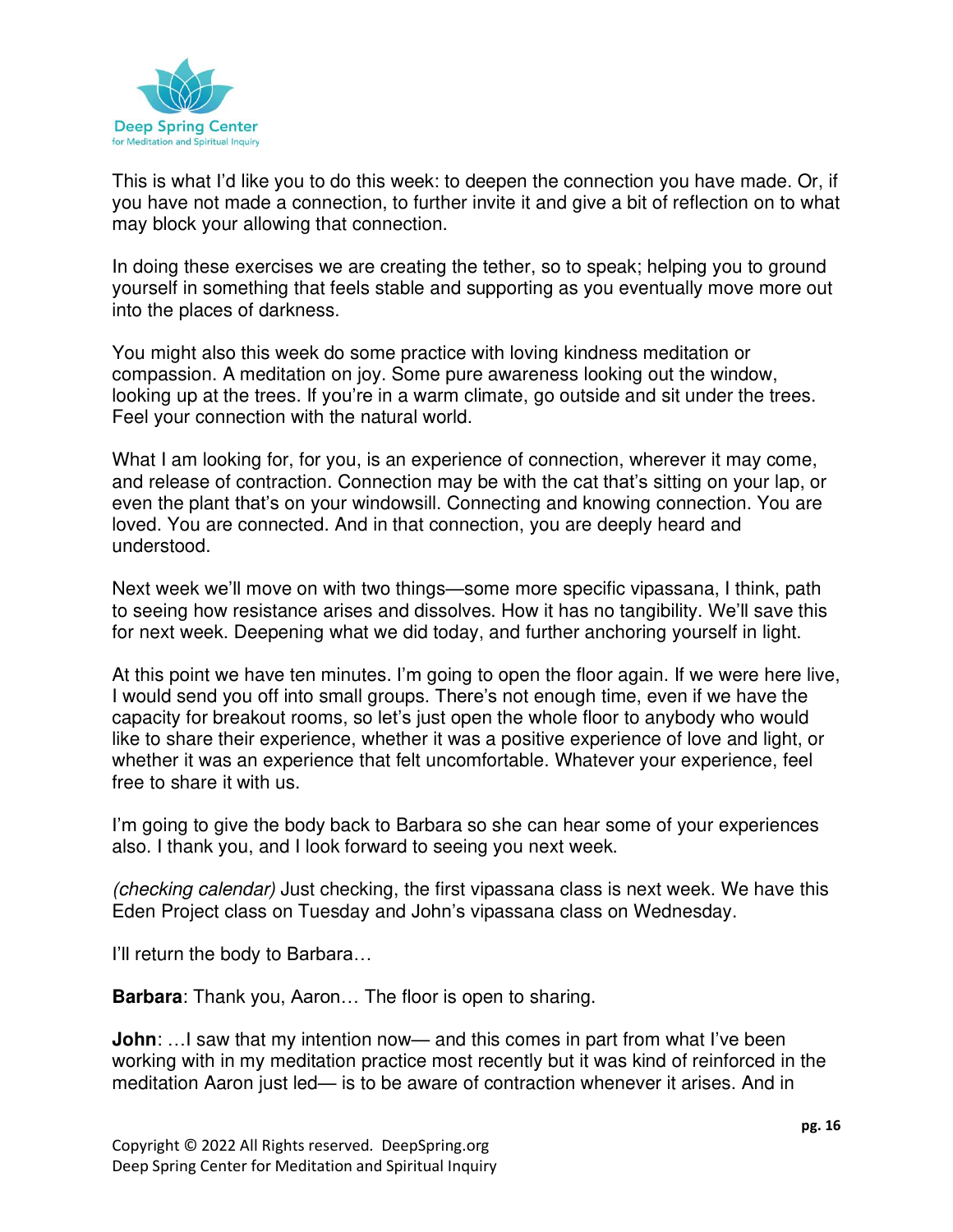

being aware of the contraction— which is a form of darkness, in a sense, that contracted energy, even when it's subtle— being aware of the contraction. Seeing it release. And seeing it release into spaciousness, into the open heart, into love. That this is my highest intention right now.

**Barbara**: Thank you, John. That really resonates for me.

**Q**: I relate to what John just shared, because in my meditation journey process that Aaron just led us through, where I interacted with my higher self and others, the teaching, the coaching for me at this time was what would best serve my path right now is to open to love, as John shared, and to experience that expression of love as delight, as though I have a wonderful companion that brings me delight and joy in the moment. Very simple, but to lift up my vibe. Thank you.

**Q**: I will share that I have often wished that I was connected and consciously connected to my higher self. And have practiced on a few occasions to meet that one. And tonight I did meet that piece of self or all—I'm not quite sure. It was very apparent from a distance; it was a red-cloaked person, male, who also had female energy around and coming out of him. But his eyes and the cloak, the red cloak, was an inviting heart. And we sat in a <tepee> around the fire to get acquainted, and then that open cloak and those eyes kept inviting me. It was just love. I mean, it's been about seven years of seeking this experience, so anyone who feels disappointed, just hang in there. So, I feel very loved and very supported. And it is clearly a tether that I cherish.

There's a lot of energy coming up through my throat. I don't exactly know what that was about or why that was happening. But I'm looking forward to having more communication with this higher self, who is inviting me to see and to come along and to feel the love. Thank you.

**Barbara**: Thank you, Q. I'm very happy for you. And I look forward to hearing how this friendship deepens.

**Q**: I want to appreciate a couple of things. One is, Aaron's invitation to look into his eyes, because I have found that that's where I connect with my deeper self. And when I don't have Aaron's eyes, the suggestion that Barbara or Aaron made to look into a mirror, to gaze into a mirror, into the eyes. That's where I find this deep connection with <>. So I want to thank you for that, Barbara and Aaron.

**Barbara**: Thank you, Q. Looking into a mirror can be a very powerful way of meeting your higher self. Not a fleeting glance in the mirror, but sit there for 10 or 15 minutes just looking into your eyes in the mirror. Watch how your face changes. And watch this energy that comes out, that is part of you and yet somewhat distinct. Your higher self.